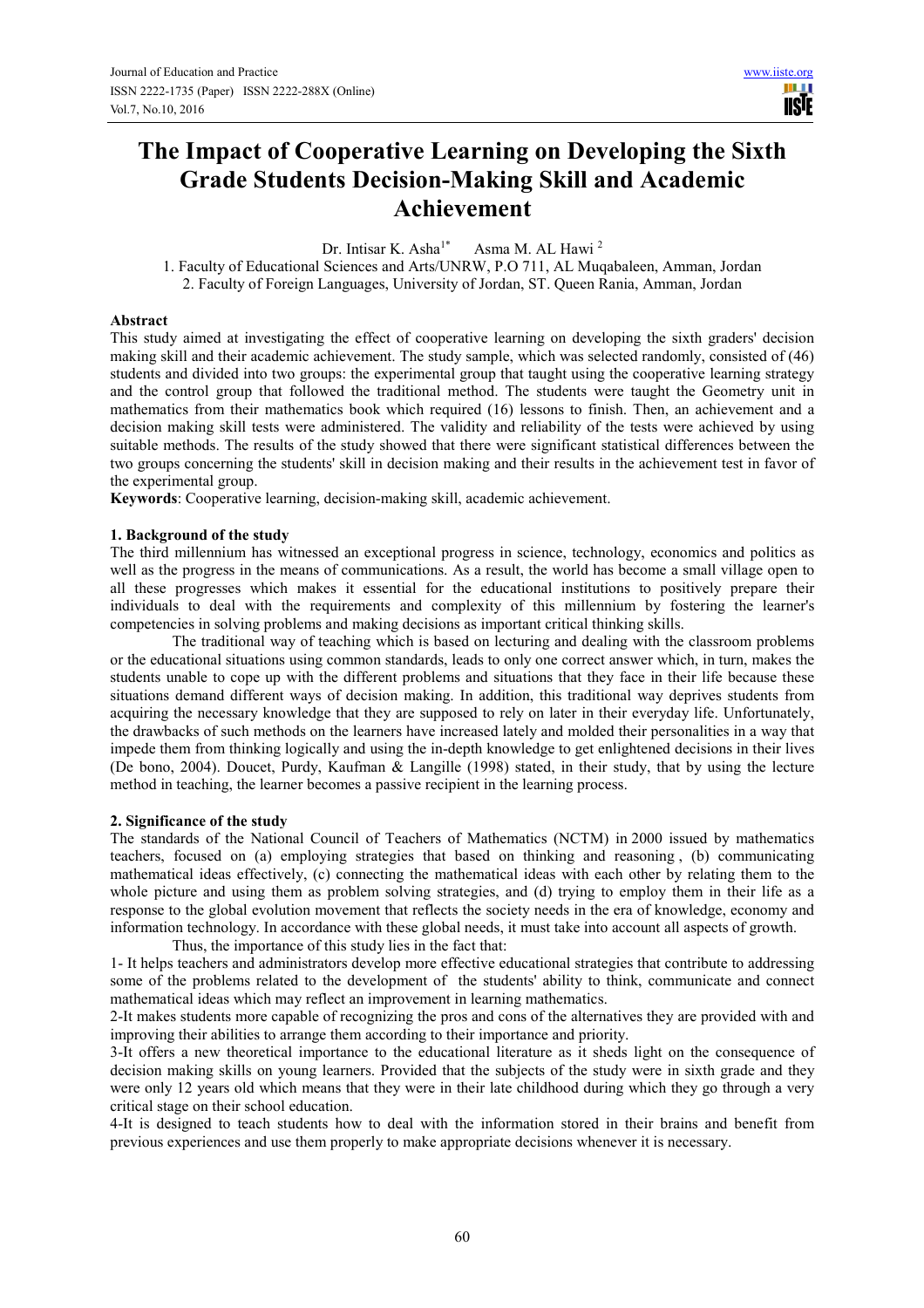## **3. Literature review**

The issue of decision-making is generally regarded as the most important element in the lives of the individuals which has a great impact on them as a key factor for problem solving and as a way to help them adapt with their surrounding circumstances. Generally speaking, individuals make daily many decisions varying in the degree of importance and the effort required to make them.

The same applies to the educational institution as the decision-making process becomes more important, more serious and far-reaching; this is ascribed to the fact that the decision making is not about one person but it might influence or include several individuals or groups on several aspects that might have its effect on the economic and social situation as a whole (Ashcraft, 1994).

Recently, the decision-making as a subject of interest has paid the attention of many scholars and researchers in various disciplines, who eventually came up with so many definitions of it. Hodgkinson (2003), for instance, defined the decision-making process as an interactive process between the 'Candidates alternatives' to resolve the problem and between the 'Selectors' who nominate one of the these alternatives. Another definition was given by Chi (2001) who defined decision-making process as an intellectual exercise designed to replace a set of alternatives to face a certain situation or a problem. On their hands, Eysenck & Keane (2000) identified decision-making process as a mental process of a complex psychological behavior, which does not only demand facing multiple choices but also gathering as much information as possible regarding these choices and then selecting the most appropriate strategy among and utilizing it to reach the desired goal. They pointed out that the difficulty lies in the individuals' ability to use their performance skills and their intellectual abilities in a harmonious way to develop distinct strategies and to come up with an innovation of multi-solutions among which they can select the most appropriate one. They added that these appropriate solutions should be in accordance with the individuals' desires and objectives, on one hand, and the requirements of their society along with its values and ethics, on the other hand. Thus, the decision is the point at which, the choice of the most important alternative is taken and which can be viewed as the moving point toward the commitment of scheduling the necessary action steps with the exclusion of other secondary important alternatives since that commitment makes the decision making more meaningful and valuable (Cavalier, 2002). The decision making is more than just choosing what to do since it involves a logical commitment no matter how that commitment was simple. In addition, it often demands making a commitment on behalf of others and ,then, asking them to adhere to it.

As for the empirical studies concerning the decision-making skill, Sohail (2000) conducted a study that examined the effectiveness of a training program to develop the decision-making skill among a sample of 178 male and female students who were in the eleventh-grade in one of the official schools in Damascus. The sample was divided into two groups: the experimental group that was exposed to the training program and the control one which was exposed to the ordinary way. The results showed the superiority of the experimental group in terms of decision-making skill over the control group with no statistically significant differences between male and female students who were trained on the decision-making skill.

Pedretti (1999) researched a sample fifth- and sixth-graders in order to examine how science correlated with society in education. The results showed that school and social environment enhanced students understanding of science through dialogue and decision making skills which help in connecting the students school knowledge with their social life in the world in an early stage of their education.

As a result of the great impact of the positive teaching in raising the learners achievement and their mathematical thinking skills, the emphasis is on increasing the effort to detect more ways to develop the effective learning methods into their maximum levels. The results that Fennema, Carpenter, Frank, Levit, J-Acobs & Empson (1996) emphasized on related to the fact that the teachers should change their pedagogical knowledge in order to help students develop their cognitive thinking skills; otherwise, their negative performance will be reflected on the students' poor knowledge. Subsequently, the teachers should realize that they must focus on the depth of knowledge and adopt the teaching methods that aid in identifying the necessary concepts for the learners to support their way of thinking (Gilland & Billups, 2001). Thus, there is an urgent need to call for inviting the educated researchers to reconsider the traditional methods of teaching and the importance of getting benefit from the experiences of those who were recently expert in teaching mathematics (Stigler, Gallimore & Hiebert, 2000). Accordingly, the teachers and students questionable statements and reactions which depend on the classroom environment, is based on respect and support (NCTM, 1989).

This brings the notion of cooperative learning and its importance in the learning process. This, undoubtedly, is in contradiction with the traditional method of learning that is a mere reflection of lecturing as the teacher does most of the objectives in the learning process. Furtwangler(1992) asserted that although the cooperative learning is outcome of the direct involvement of the students in the learning process, the emphasis is on the role of the learner is not less than the role of the teacher to achieve the objectives perfectly. He identified the roles of the teacher in the teaching process which are represented by his/her way of outlining the lesson plan, ensuring the classroom management, organizing the educational tasks and supervising the group work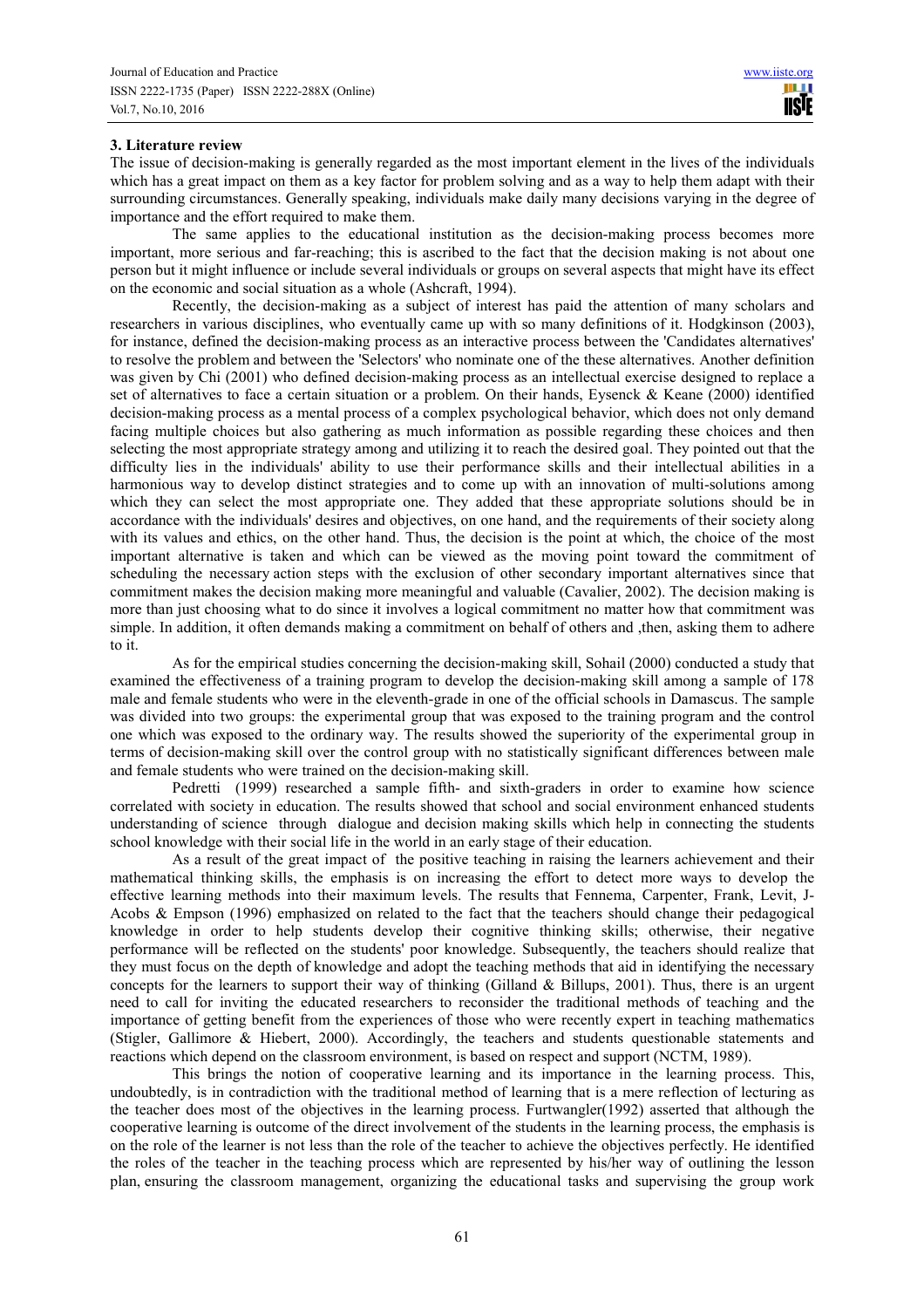participation. The educational research proved that students can learn from their friends as same as their teacher and in some cases they can learn from the former more than the latter (Fitzgerald & Bouk, 1993; Atkins 2010).

Many empirical studies proved the positive impact of cooperative learning on the learners' attitudes, social relations as well as their academic achievement. These studies were not only conducted on students in their elementary stage but also on students in their secondary and high school stages. For example, Miqdadi (2006) investigated two key aspects of using the cooperative learning strategy applied on students from the first elementary stages by trying to solve problems in geometry tasks; while the first aspect was associated with the cooperative learning advantages and the difficulties that accompanied its use, the second was associated with investigating the common verbal communication patterns among the students who were working in cooperative learning groups. The results showed that students pointed to the advantages of cooperative learning rather than the problems accompanied with it. It , also, showed that the students common verbal patterns fell into two main domains: the first domain was connected with the patterns of communication which implied a positive learning that promoted active participation among students and the second domain was associated with the patterns of communication that reinforces negative participation among students. But the average findings of the first domain was higher than the second one.

Furthermore, Mohammad's study (1984) that was conducted on sixth graders from both sexes, proved that students with higher social standards and economic levels outperformed their counterparts in their decisionmaking skill and taking responsibility. But the results showed that there were no statistically significant differences between males and females in that matter.

Other studies showed that students from the higher stages of school can still benefit from the cooperative learning. This can be illustrated by the study conducted by Miller (1990). The rationale behind Miller's study was to examine the effect of the cooperative learning on the American high school students' acquisition of mathematical knowledge and their attitudes toward it. The study results showed that there was a great impact of the cooperative learning method on the students' attitudes and cognitive achievement.

There are some empirical studies that investigated the impact of using certain educational models to enhance the cooperative learning . One of them is Yusof's study (1998) that aimed to identify the effect of using two models of cooperative learning in the achievement of the ninth-grade students and their attitudes toward them in math. The two models were the 'Jigsaw' Model and the model of 'Learning together'. The study sample was divided into: two experimental groups which used the cooperative learning and one control group that used the traditional method of learning. The results showed that there were significant statistical differences between the experimental groups and the control one in favor of the experimental ones due to using the models of cooperative learning but there were no statistically significant differences between the two models regarding the students achievement or the students attitudes toward using these models of cooperative learning in mathematics.

Similarly, Shamasneh (2001) conducted a study to identify the impact of using the 'Jigsaw' method in teaching the unit of geometry for sixth graders and comparing it with the traditional educational way of teaching the same unit. The results did not only showed the existence of significant differences in the students achievement but also their preferences and attitudes towards mathematics between the experimental and control groups in favor of the experimental one.

In contrast, Colliton's (1997) study came up with different perspectives. His results indicated that there were no statistically significant differences in the students achievement after using the same level of cooperative learning with the fifth graders and the sixth graders. On the other hand, he found out that although there were statistically significant differences in the achievement of the sixth grade students who used the average level of cooperative learning in mathematics, there were no further progress in the achievement of those who used high or low levels of cooperative learning.

#### **4. Problem of the study**

The problem of the study stemmed from the lack of the studies that handled the extent to which the decisionmaking skill aids students in developing their achievement in mathematics, particularly, in Jordan. It also based on the researchers feeling that the learners of all ages virtually have low ability to make decisions.

Accordingly, this study seeks to answer these two questions:

1-What is the impact of the cooperative learning strategy on developing the decision-making skill of the basic sixth grade students?

2-What is the impact of the cooperative learning strategy on the sixth grade students academic achievement in math?

#### **5. Hypotheses of the study**

Based on the statement of the problem, two null hypotheses were formulated in light of the questions of the study and they were tested at the alpha=0.05 level:

H.1: There is no significant difference between the average performance of the experimental group that was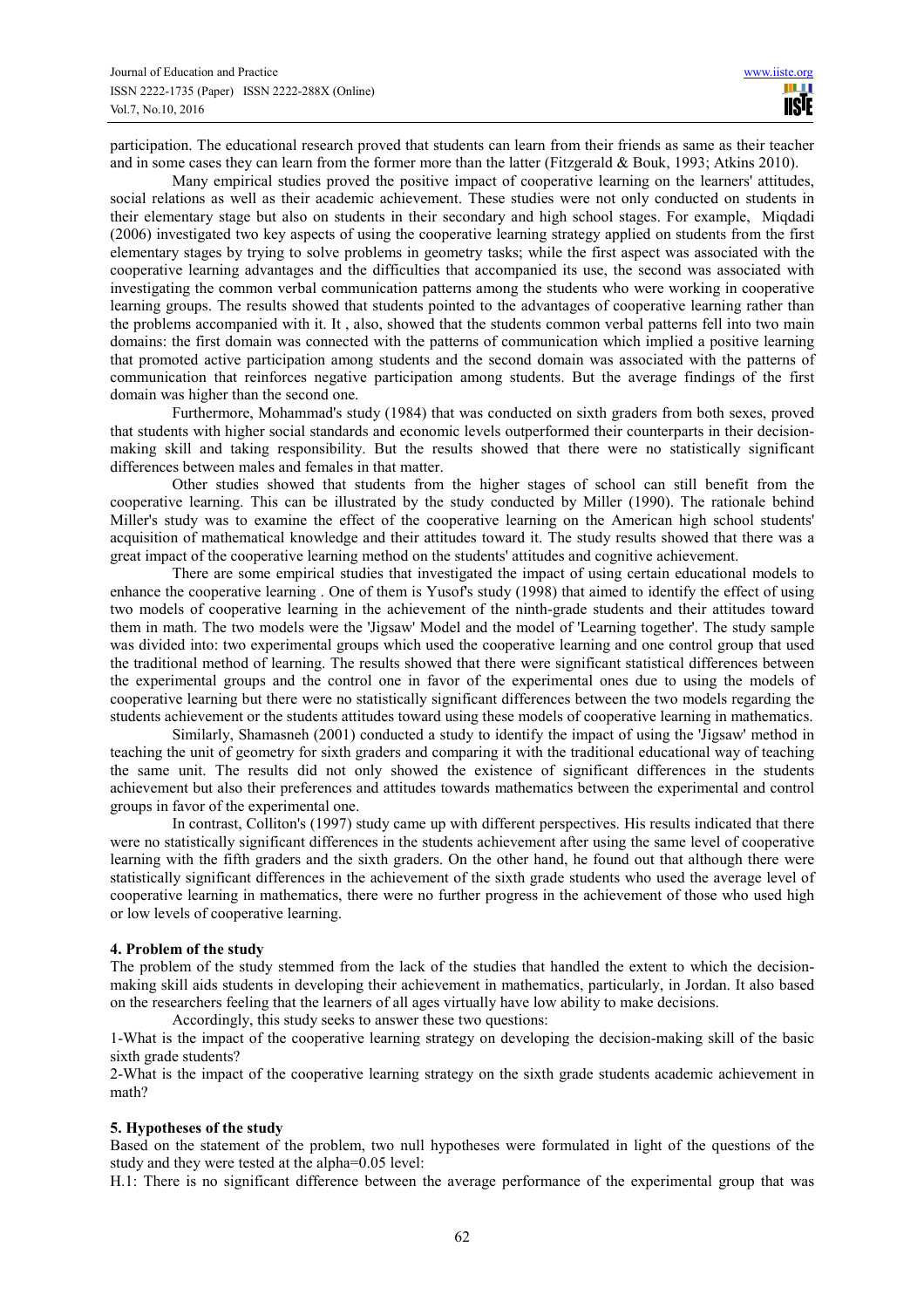taught with the cooperative learning strategy and the control group taught with the traditional way on the decision-making skill.

H.2: There is no significant difference in the means of the academic achievement test between the experimental group taught with the cooperative learning strategy and the control group that followed the traditional method of teaching.

## **6. Limitations of the study**

The following limitations may affect the generalization of the results:

1-This study was limited to a sample of sixth grade students in one of the UNRWA schools . It has been selected in a deliberate manner as the school principle and the mathematics teacher expressed their interest in the study. Also, the control and experimental groups were taught by only one teacher.

2-This study encompassed Abu Latifa's (2006) Scale of decision-making skill which measures the psychometric characteristics as shown in appendix (1). So the results of this study are associated with the reliability and validity of that scale.

3- The test administered to both groups of the unit that preceded the geometry unit was considered as the prachievement test and accredited as the monthly academic achievement exam of mathematics.

## **7. The methodology**

#### *7.1 Sample of the study*

This study was conducted in one of the UNRW primary schools in the second semester of the academic year 2015/2016. The subjects of the study consisted of 48 female six grade students whose ages ranged from 12-13 years. They were distributed randomly on two groups: one experimental group and one control group. The educational material was taught by only one teacher. The teacher was a holder of the EP (Educational Psychology) which is an obligatory course at the UNRWA for all of its teachers to make sure that they are qualified for teaching.

#### *7.2 Educational material*

The educational material was based on the content of one unit from the sixth-grade math book which is about geometry. The content was from the public math curriculum for both the experimental group and the control group. The educational material was designed according to the cooperative learning strategy. The study plans included a description of the method of teaching and learning as well as advice, guidance and questions for discussion that the teacher might need.

The suitability of the material plan was verified by consulting a committee of experts consisted of (5) supervisors who were the holders of the doctoral degree or the master's degree in mathematics teaching methods and had the experience and competence in that field. In light of the views and suggestions of the committee, the plans were modified to assure the reliability of the study.

#### *7.3 Tools of the study*

The researchers utilized these tools:

- A questionnaire of the decision-making scale which consisted of 30 decision-making scales each was followed by four alternative choices. The student form both groups of the study were asked to choose only one alternative as an answer. These alternatives were classified in terms of four levels ranging from 1 to 4 as follows:

- 1-' No decision has made'
- 2-'The decision made by others'
- 3- 'The decision made by the student herself after consulting others'
- 4-'The decision made by the student herself''

Consequently the total score of the scale was (120).

**-**Achievement Test

The achievement test was prepared and developed by the researchers of the study to measure the sixth grade students performance and perception of the geometrical material after the treatment. The test was based on Bloom's taxonomy. It included questions consisted of four multiple choices (alternatives) and written questions. The total score of the test was equal to (30) marks.

The test was verified by experts and specialists in the field of teaching mathematics. To test the reliability of the test, they calculated the value of its coefficient of consistency using Cronbach's alpha which was highly reliable (0.83). The covariance values and the coefficient of difficulty values ranged from (0.24-0.91) and (0.32-0.85), respectively for these paragraphs.

## *7.4 Design and variables of the study*

The variables of the study can be classified into two kinds: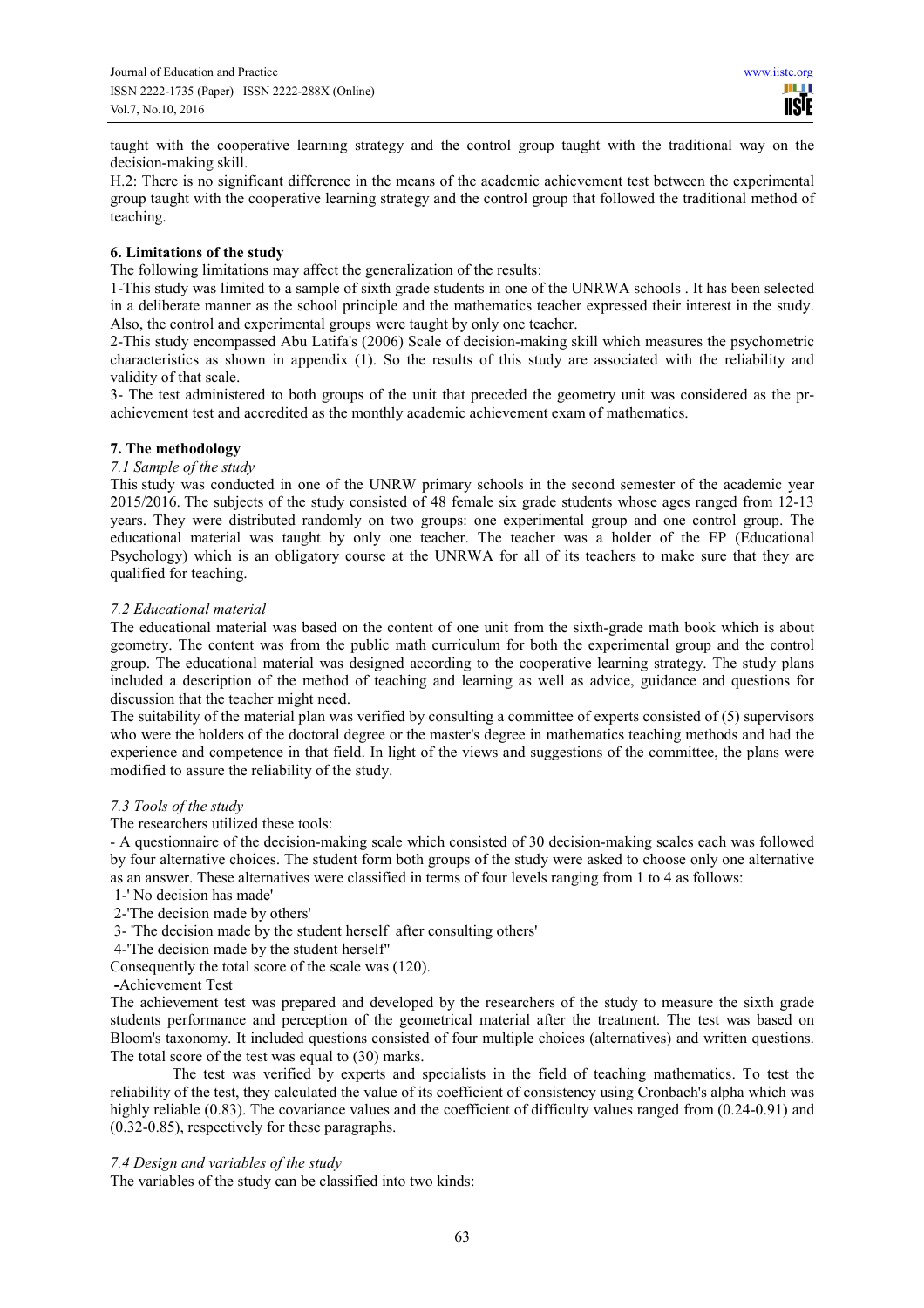1-The independent variables which were manifested by two teaching strategies: (A) cooperative learning method and (B) traditional method.

2- two dependent variables which are: $(A)$  the decision-making and  $(B)$  the academic achievement. These variables can be represented by this design:

G1: O1 X O1 O2 G2: O1 Y O1 O2

Key:

G1: experimental group, G2: the control group

X: cooperative learning strategy , Y: No treatment

O1: measure of decision-making, O2: achievement test.

#### *7.5 Procedures of the study*

The following procedures were carried out:

- the mathematics achievement test was carried out on a pilot sample of 26 students outside the study in order to: (a) make appropriate adjustments.

(b) determine the time needed for the academic achievement test of the current study.

(c) calculate the value of its coefficient of consistency covariance and difficulty.

-The researchers held regular meetings with the teacher before and during the experiment and after submitting her study plans. The aim behind the meetings was to discuss the plans which adopted the cooperative learning style with the experimental group and the most important characteristics of this strategy and their conditions of use.

-the teacher taught the control group the unit of geometry following the traditional way as stated in the school guidance textbook for teachers and the researchers were provided with the plans.

- the experiment took (4) weeks during which the teacher spent four lessons per week for each group in the same time period to teach the educational material.

-The decision-making scale and the achievement tests were applied on both groups directly after the completion of the experiment and at the same time in order to measure the students performance in the achievement test in math and their skill in decision-making. The researchers supervised how the tests were conducted.

-After administering the post-achievement test, the teacher corrected the test sheets and the marks were distributed evenly in that each item was given one mark . Thus, each item was given the mark "1" in case the answer was correct and "zero" if it was wrong. The maximum mark of the test was 30 and the lowest mark was zero. The results of the test were accredited as the monthly academic achievement exam of mathematics for the students at the school.

## **8. Results and Discussion**

This section consists of two parts. The first aimed to measure the effectiveness of the cooperative learning strategy on the two dependent variables which are:

(A) the decision-making and

(B) the academic achievement.

The second includes the mathematics teacher's observation while teaching the experimental and control groups of the study.

## *8.1 The descriptive statistics of the dependent variables*

To examine the first null hypothesis, the means and standard deviations of each of the two groups performance in the decision-making skill before and after the experiment were calculated and presented in table (1).

Table 1: Sample means (M) and standard deviations (STD) of the two groups pre-test and post-test performance in the decision-making skill.

| droup        |          | Pre-M | $\alpha$ TD<br>3 I L                    | Post-M         | $_{\rm Post-STD}$  | Adiusted M | Standard error |
|--------------|----------|-------|-----------------------------------------|----------------|--------------------|------------|----------------|
| Experimental | 24       | 57.50 | $\sqrt{2}$ $\sqrt{2}$ 1<br>. <i>.</i> . | 69.83          | 1.68               | 69.12      | 0.94           |
| Control      | 24<br>∠∼ | 55.88 | $\gamma$<br>$\sim$<br>. 2.∠0            | 59 33<br>د د.י | 12.50<br>1 J . J . | 60.05      | 0.94           |

The descriptive statistics in table (1) yielded statistically significant differences between the mean scores of the experimental group taught with the cooperative learning method and the control group followed the traditional method. To determine where precisely the significance lays, the source of` variance (ANCOVA) between the scores of the experimental group and the control group was calculated.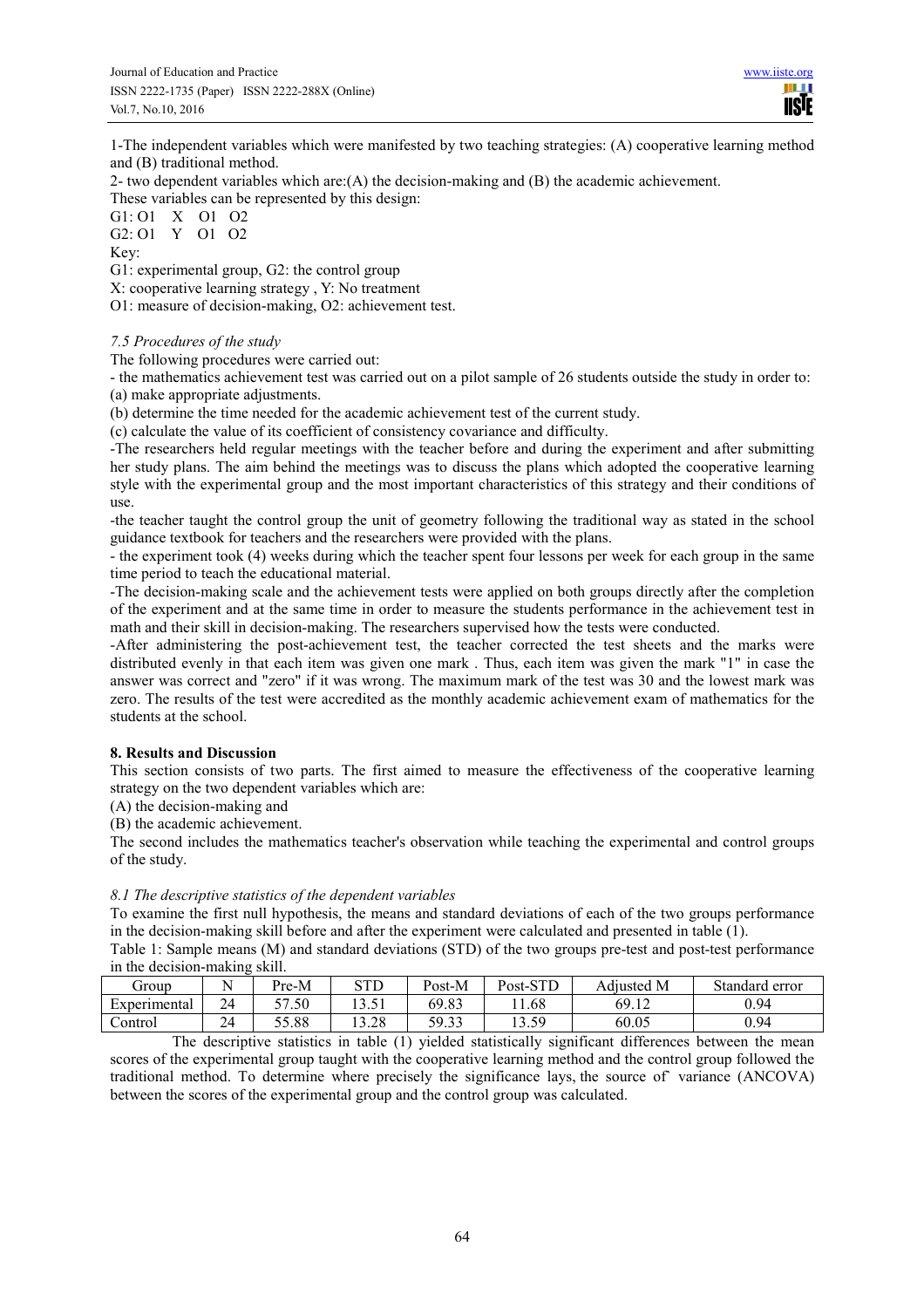Table.2. ANCOVA results and descriptive statistics of the experimental group and the control group's scores regarding the decision making skill.

| Source of variances | Sum of squares | degrees of freedom (df). | Mean square |           | P-value |
|---------------------|----------------|--------------------------|-------------|-----------|---------|
| Pre                 | 6427.507       |                          | 6427.507    | 302.816   | 0.000   |
| Group               | 982.553        |                          | 982.553     | $*46.291$ | 0.000   |
| Error               | 955.160        | 45                       | 21.226      | 302.816   | 0.000   |
| Total               | 8705.667       | 47                       |             |           |         |

\*Statistically significant ( $\alpha$  = 0.05)

Hence, table (2) displays that there were statistically significant differences at the p-value ( $\alpha = 0.05$ ) between the experimental and control groups regarding the decision making skill. By reference to the adjusted means in Table (1), it is clear that the differences were in favor of the experimental group as compared with the control group which means that the cooperative learning strategy played an important role in the development of the students' decision making skill. Consequently, the first null hypothesis is rejected.

To examine the second hypothesis, the means, adjusted means and standard deviations of the academic achievement tests of the experimental group and the control group before and after the experiment were calculated as shown in table (3).

Table (3). The means (M), adjusted means and standard deviations (STD) of the pre- and post- academic achievement tests of the experimental group and the control group.

| Group                         | $\sim$ $\sim$ | М      | atr<br>س ر      | Post-M         | Post-STD   | Adiusted M                   | St.Error |
|-------------------------------|---------------|--------|-----------------|----------------|------------|------------------------------|----------|
| -<br>Experimental<br>Group    | 24<br>∼       | . 2.42 | 5.06            | 10.21<br>10.ZI | 6.41       | 17.80                        | 0.80     |
| $\sim$<br>.`ontrol (<br>Group | 24<br>∼       | 1.67   | റി<br>4<br>ده.+ | 13.38          | ാറ<br>0.83 | 70<br>$\sim$<br>O<br>1 J . I | 0.80     |

As represented in Table (3), the experimental group exposed to treatment had higher mean than the control group. To determine where the statistical difference exists in the mathematics academic achievement test scores among participants, one-way ANCOVA was used and the results were tabulated in table (4).

Table. 4. ANCOVA results and descriptive statistics between the means scores of the achievement test of the experimental group and the control group.

| Source of<br>variances | Sum of squares | Degrees of freedom (df). | Mean square |        | P-value |
|------------------------|----------------|--------------------------|-------------|--------|---------|
| Pre                    | 6427.507       |                          | 1326.986    | 86.468 | 0.000   |
| Group                  | 982.553        |                          | 192.657     | 12.554 | 0.001   |
|                        | 955.160        | 40                       | 15.347      | 86.468 |         |
| Total                  | 8705.667       |                          |             |        |         |

## **\*Statistically significant (α = 0.05)**

As revealed from Table (4), the findings showed statistically significant differences in the achievement means at the p-value ( $\alpha = 0.05$ ) between the experimental and control groups and by reference to the adjusted means in Table (3), it is clear that the differences were in favor of the experimental group as compared with the control one which means that the cooperative learning strategy played an important role in the development of the students performance in the achievement test. Therefore the second null hypothesis was rejected.

## *8.2 Teacher's observation*

In contrast with the control group, the teacher came up with the following observations after making sure that the students from the experimental group became aware of their roles and tasks while working in groups:

-Students started to listen attentively to each other and respect the views of others.

-The feedback they got from each other in the same group and the members from the other groups led them to come up with better decisions while solving other mathematical tasks.

-letting the students to work with their colleagues encouraged them to do more effort as it ignited their spirit of competence and responsibility which, in turn, provided them with enthusiasm.

-It enabled the students to get the necessary attention from their teacher because they saved her time as a result of their participation in the learning and teaching process.

-It affected the students' motivation in a positive way which was manifested in their classroom performance and participation as each member in the group realized that she had a significant role.

-In spite of their modest participation, weak and shy students became more active and confident. Thus, cooperative learning is proved to suit not only the high-ability students but also the low-ability ones (Johnson  $\&$ Johnson 1994).

## **9. Conclusion**

The results of this study revealed the positive impact of interaction and cooperation among students on enhancing their decision-making skill in order to achieve their common goals. the decision-making skill is one of the necessary individual skills needed to help the learner (a) adapt with the surrounding environment, (b) achieve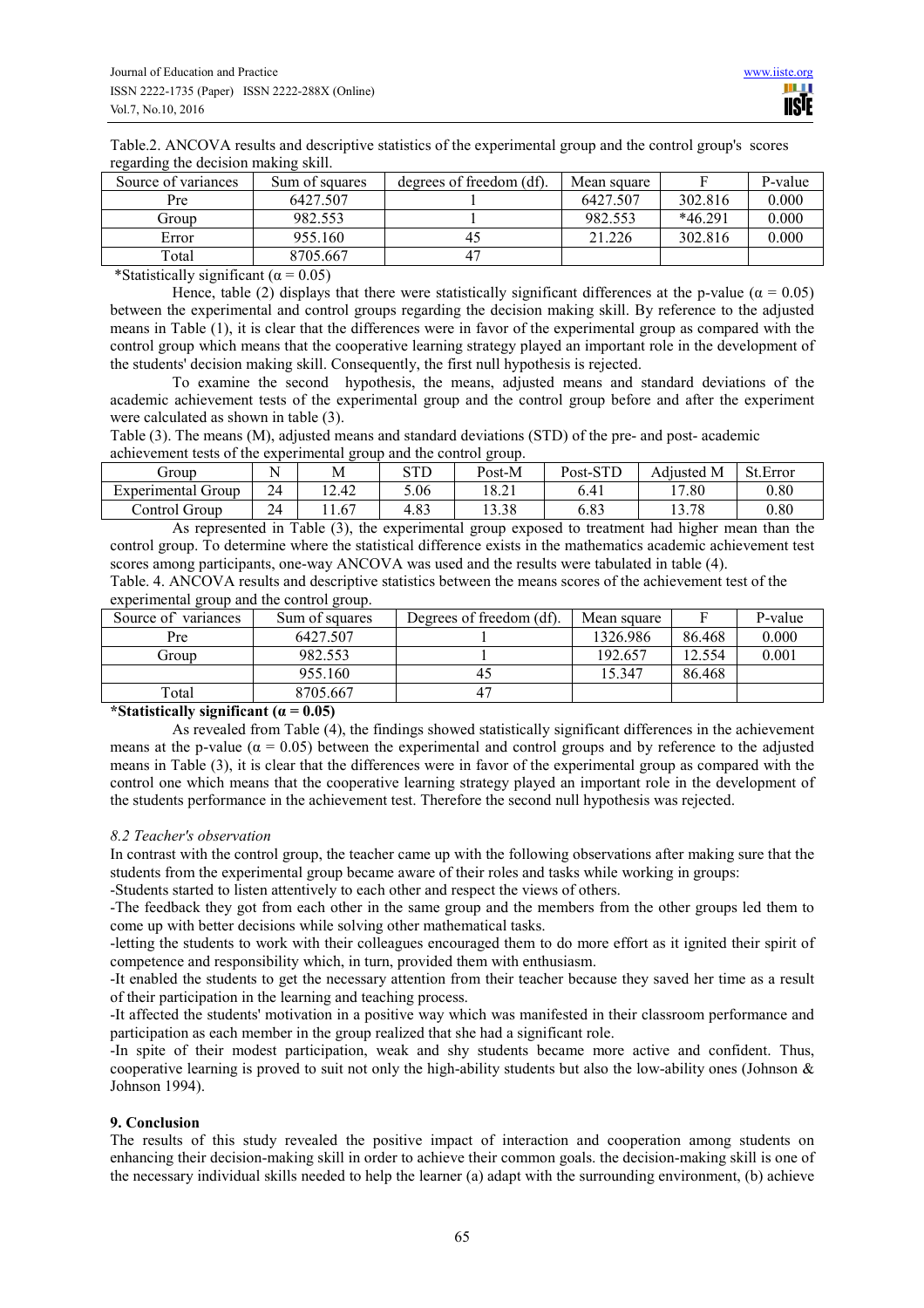his/her goals and aspirations and (c) be an active participant in any task assigned to him/her. Thus, the educational institutions need to pay more attention to the skill of decision-making and calls for the need to train students on acquiring it due to its efficiency in facing and coping with the technological advances and the explosion of knowledge that we have recently witnessed.

Thus, with the exception of Colliton's results, the findings of the current study agrees with the results reached by Sohail (2000), Pedretti (1999) as well as the ones reached by Miqdadi (2006), Mohammad (1984), Miller (1990), Yusof (1998) and Shamasneh (2001) concerning the decision-making skill and cooperative learning, respectively.

In light of the results and discussion of the study, the following recommendations are made:

-The need for employing the strategy of cooperative learning in teaching mathematics as part of the teachers guidance textbook because of its impact on developing the students decision-making skill and their academic achievement in mathematics.

-Further research is needed in order to investigate the impact of training students on decision-making skill in othersubjects and how it enhances their achievement. Also longitudinal studies are recommended in order to examine the long term effect of cooperative learning on decision-making skill as a high thinking skill.

#### **References**

- Abu Zina, F., & Khattab, M. (1995). 'Aththar altta'allum altta'awni a'la tahsil alttalba fi alrriadyyat wa ittijahatihim nahwha', *Journal of the Faculty of Education, UAE*,10(11), 233 to 268.
- Abu Latifa, L. (2006). 'Athar barnamaj muqtarah litanmiyat maharat tafkir al'awlawiat lada talabat assf alssabi'e al'asasi ala tatwiir maharat tafkir ittikhath alqarar. Unpublished doctoral dissertation, University of Jordan, Amman, Jordan.
- Atkins, J. (2010). 'Creating Collaboration', *English Journal* , 99(5), 12-13.
- Ashcraft, M, H. (1994). *Human Memory and Cognitive*. Harper Collins College Pup: New York.
- Atkinson, A., & Green, P. (1990). 'Cooperative Learning: The Teacher's Role', *Childhood Education*. 19, 8-11.
- Cavalier, R. (2002). *Personal Motivation: A model for Decision Making.* Library of Congress: United States of America.
- Chi, S. (2001). 'A trait Model of Decision Making: Examining the effect of goal orientation', *Genetic, Social & General Psychology Monografs*, 127(3), 319-339.
- Colliton, E. (1997). 'The Effects of Cooperative Learning Strategies on Mathematics Achievement', *Journal of Educational Research*, 78(6), 372-377.
- *Curriculum and Evaluation Standards for School Mathematics*. (1989). NCTM
- De bono, E. (2004). De Bono Programs. Available at http://www.mindwerx.com.au/de\_bon\_programs.htm. (Accessed: 11 November 2015).
- Doucet, M. D., Purdy, R. A., Kaufman, D. M., & Langille, D. B. (1998). 'Comparison of problem-based learning and lecture format in continuing medical education on headache and management', *Medical Education* , 32(6), 590-596.
- Eysenck, Michael, W., & Keane, M. (2000). *Cognitive Psychology a Students Hand book*. Psychology Press: A member of the Tylor & Francis group, London.
- Fennema, E., Carpenter, T.P., Frank, M.L., Levit. L., J-Acobs, V.R., & Empson, S.B. (1996). 'A longitudinal study of learning to use children's thinking in everyday mathematics education', *Journal for Research in Mathematics Education*, 27(1), 403-434.
- Fitzgerald, W., Bouck, M. (1993). 'Models of instruction', in Owens, D. (ed.), *Research ideas for the classroom middle mathematics*. Macmillan Pub. Company.
- Furtwengler, C. (1992). 'How to observe cooperative learning classrooms', *Educational Leadership*, 49, 59-62.
- Gilland, B. A., Billups, L. H. (2001). *The power of thinking in mathematics*. American Federation of Teachers: Washington, D.C.
- Hodgkinson, G. (2003). 'The interface of cognitive and industrial, Work and Organizational Psychology', *Journal of Occupational and Organizational Psychology*, 76(1), (An9382656).
- Johnson, D.W., & Johnson, R.T. (1994). *Learning together and alone*. London: Allyn and Bacon.
- Miqdadi, A. M. (2006) 'Istikhdam istratijiyyat altta'allum altta'awuni lada talabat mu'allim alssff ind hallihim almasa'il alhandasia wa'anmat alttawasul allafathy almustakhdama', *Educational Journal*, 20(80), 183- 217.
- Miller, W. (1990). 'Effects of a cooperative learning format on content attitudes and learning preference in mathematics for a population of junior high school summer academy student', *DAI*, 51(5), 1540A.
- Muhammad, N. (1984). *Dirasat ittikhath alqarar watahmol almasouliyyaat lada a;tfal almarhala aaibtidaiya*. Unpublished MA Thesis, University of Helwan, Cairo, Egypt.
- *Principles and Standards for School Mathematics*. (2000). National Council of Teachers of Mathematics (NCTM).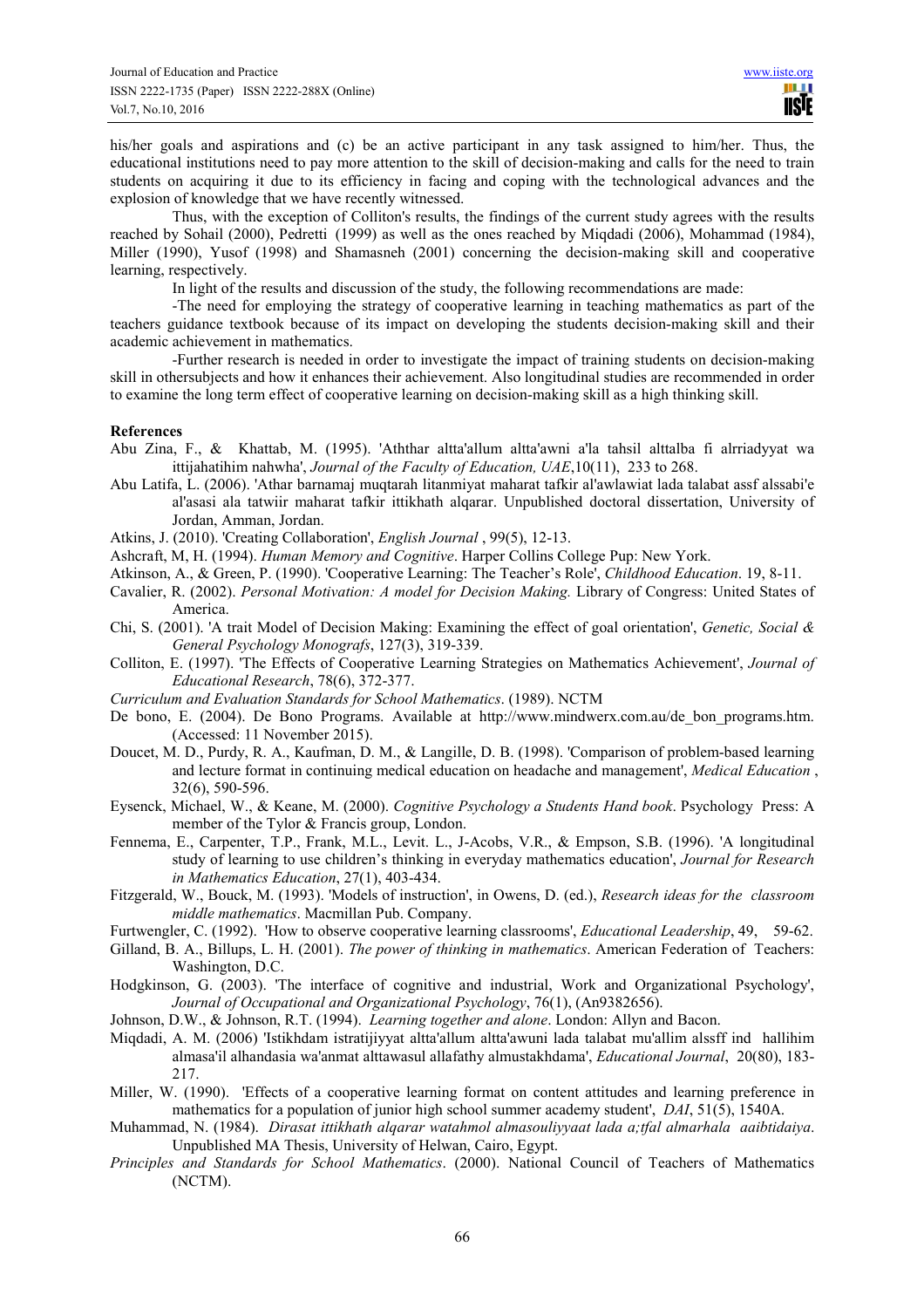Pedretti; E. (1999). 'Decision making and STS education: Exploring scientific knowledge and social responsibility in schools and science centers through an issues-based approach', *School Science and Mathematics*, 99(4), 174–181.

Shamasneh, Ra'ed Mohammed. (2001). *Istikhdam 'istiratijiyyat alohjyia (jigsaw) fi tadris wihdat alhandasa lissff alssadis ala'asasi: Dirasat hala*. Unpublished MA Thesis, Birzeit University, Birzeit, Palestine.

- Sohail, Randa. (2002). *Faeiliyyat barnamaj tadribi litanmiat ittith alqarar almihani lada ayina min talabat assff al'awwal alththanawi*. Unpublished MA Thesis, University of Damascus, Syria.
- Stigler, J., Gallimore, R., & Hiebert, J. (2000). 'Using video surveys to compare classrooms and teaching across cultures: Examples and lessons from the TIMSS video studies', *Educational Psychologist*, 35(4), .87- 101.
- Taylor, D., & Tashakori, A. (1997). 'Toward an understanding of teacher desire for participation in decisionmaking', *Journal of School Leadership*, 7, 609-628.
- Yusof, M. (1998). *Athar istikhdam namuthajayn min namathij altta'eallum altta'awuni fi tahsil taliabat alssff alttasi'e al'asasi limaddat alrriadiyaat fi muhafazat tulkarm alfilastinia wa ittijahatihim nahwaha*. Unpublished MA Thesis, An-Najah National University, Nablus, Palestine.

#### **First A. Author**

Intisar Asha Place of birth: Palestine

Date of birth: 1st, December, 1959.

Educational Background: BA in classroom teaching (1998-2000) from the UNRWA, Amman ,Jordan.

MA in Education Psychology (2001-2003) from the university of

Jordan,Amman,Jordan.

 PHD in Education Psychology (2003-2006) from the university of Jordan ,Amman, Jordan.

## **Second A. Author**

Asma AL Hawi:

Place of birth: Baghdad. Date of birth: 1st, April, 1977.

Educational Background: BA in English Language and its Literature (1998-1999) from the university of Jordan, Amman, Jordan.

> EP (Educational Psychology) (2004) from the Faculty of Educational Sciences /UNRWA, Amman,

> MA in Linguistics (2--8-2009) from the university of Jordan, Amman, Jordan.

## **Appendix (1) Decision-making Scale for Sixth grade primary students**

Dear students,

This scale is designed to recognize your ability in decision-making, and the bases on which you depend during your decision-making process. This measure is of (30) items, including some situations of life that you may encounter and require from you to make decision. Each situation followed by four possible alternatives.

Please read each situation carefully along with its alternatives and write this symbol  $(\times)$  in front of the alternative that applies to your outlook and actions and that seems to you more influential in the decision-making process.

Please express your opinion, frankly, because this information will be used only for the purpose of scientific research.

Thank you for your cooperation.

| 1- If you want to choose a friend, your choice will be: |  |
|---------------------------------------------------------|--|
| A- based on your knowledge of her behavior              |  |
| B- based on your consultation with others               |  |
| C- based on the opinion of your parents                 |  |
| $D$ - random                                            |  |

2- When a new student attends your class, your relationship with her will be based on:

| A- the way he/she deals with others      |  |
|------------------------------------------|--|
| B- your consultation with your teacher   |  |
| C- your friends reaction towards him/her |  |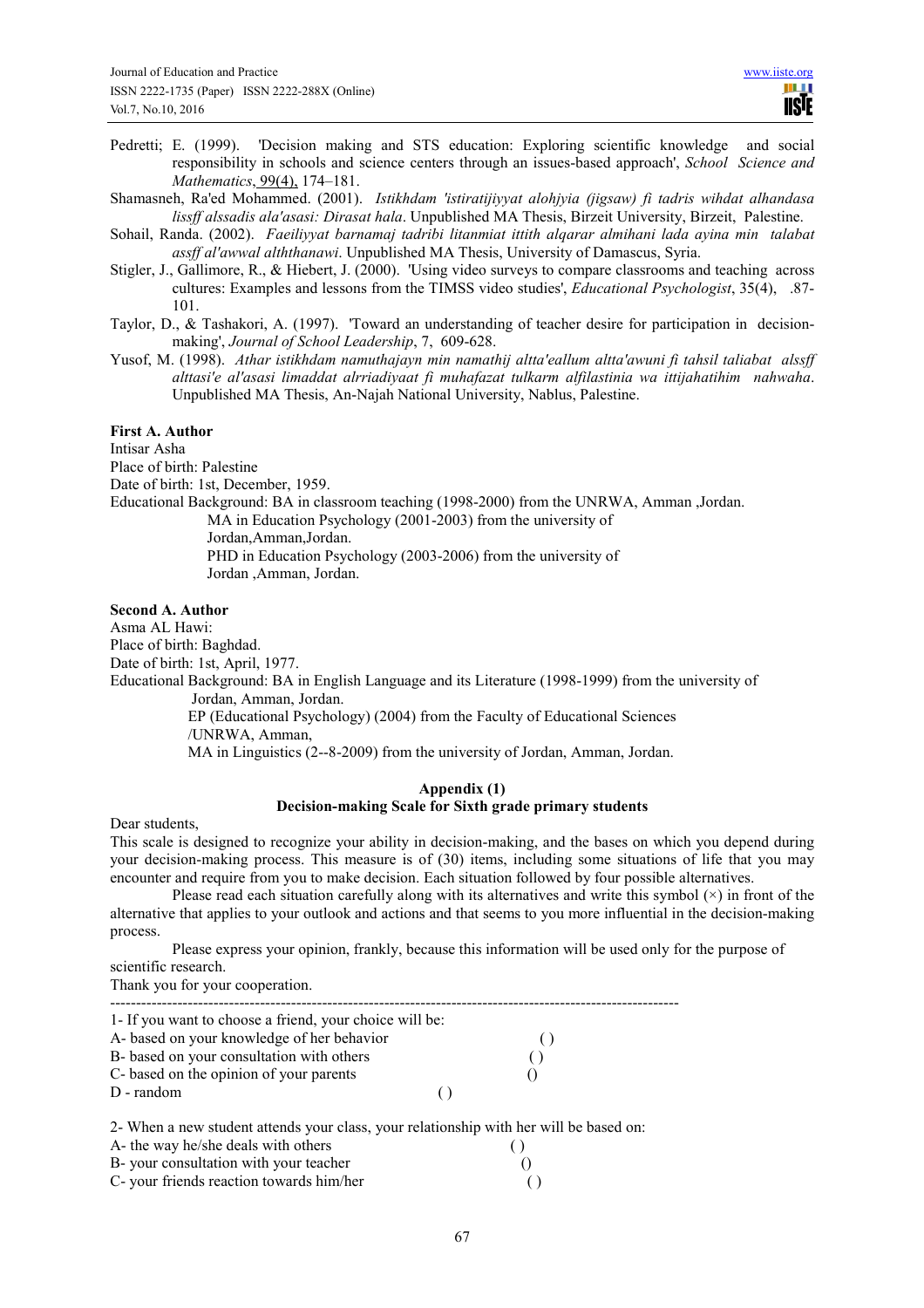| $\left( \right)$<br>D - your mood and the lack of any standard                                                                                                       |                                          |
|----------------------------------------------------------------------------------------------------------------------------------------------------------------------|------------------------------------------|
| 3- If your friend asks you to borrow her a book, and you refused, then your refusal would be based on:<br>a- a previous experience with her                          | $\left( \right)$                         |
| B- your friends opinion of her                                                                                                                                       | $\left( \right)$                         |
| C- your parents attitude towards such a thing                                                                                                                        | $\left( \right)$                         |
| D - your temper/no particular reason                                                                                                                                 | $\left( \right)$                         |
| 4-If you lose your daily allowance during the break, you will:                                                                                                       |                                          |
| a- borrow some money from one of your close friends                                                                                                                  | $\left( \right)$                         |
| B- consult your friends                                                                                                                                              | $\left( \right)$                         |
| C- inform your teacher<br>D- become angry but without doing anything                                                                                                 | $\left( \right)$                         |
|                                                                                                                                                                      | $\left( \right)$                         |
| 5- When your friend quarrel with another person, your decision to intervene to end the quarrel between the two<br>depends on:                                        |                                          |
| a -your evaluation of the consequences of the quarrel                                                                                                                | $\left( \right)$                         |
| B- your consultation with others                                                                                                                                     | $\left( \right)$                         |
| C - the desire of your friend who quarrels                                                                                                                           | $\left( \right)$                         |
| D - your mood                                                                                                                                                        | $\left( \right)$                         |
| 6- When you want to help a friend at school, you help will be based on:                                                                                              |                                          |
| a - the extent of her need                                                                                                                                           | $\left( \right)$                         |
| B- others encouragement                                                                                                                                              | $\left( \right)$                         |
| C - the request of the teacher                                                                                                                                       | $\left( \right)$                         |
| D - your psychological state at that moment                                                                                                                          | $\left( \right)$                         |
| 7- If you want to go on a trip organized by the school, the decision will depend on:                                                                                 |                                          |
| A-your desire and your own decision                                                                                                                                  | $\left( \right)$                         |
| B- consultation with your parents                                                                                                                                    | $\left( \right)$                         |
| C- your friends insistence                                                                                                                                           | $\left(\right)$                          |
| D - no specific basis                                                                                                                                                | $\left( \right)$                         |
| 8-If you want to buy new clothes for you and your father refuses, then, your reaction to his refusal:<br>A- will depend on understanding the reason of his rejection | $\left( \right)$                         |
| B- will depend on your consultation with your friends                                                                                                                | $\left( \right)$                         |
| C- will depend on your evaluation of the situation                                                                                                                   | $\left( \right)$                         |
| D - will reflect your reckless behavior and lack of self-control                                                                                                     | $\left( \right)$                         |
| 9- If you find a sum of money in the classroom, you will:<br>A-look for its owner                                                                                    | $\left( \ \right)$                       |
| B- consult your friends to give you advise                                                                                                                           |                                          |
| C- nform your teacher                                                                                                                                                |                                          |
| D- get confused and unable to determine what to do                                                                                                                   | $\left( \ \right)$                       |
| 10- When your friend owes you money and does not get it back on time, then, you:                                                                                     |                                          |
| a- discuss the issue with her/him                                                                                                                                    | $\left( \right)$                         |
| b-consult your parents                                                                                                                                               | $\left( \right)$                         |
| C- inform your teacher                                                                                                                                               |                                          |
| D - become disturbed without doing anything                                                                                                                          | $\left(\right)$                          |
| 11- If your friends ask you to play with them, your acceptance will, then, depends on:                                                                               |                                          |
| A-your desire and own decision<br>$\left( \right)$                                                                                                                   |                                          |
| B- your parents' permission<br>C- your friends insistence                                                                                                            | $\left( \ \right)$<br>$\left( \ \right)$ |
| D - no specific basis                                                                                                                                                | $\left(\right)$                          |
|                                                                                                                                                                      |                                          |
| 12- If the bus driver denied that you paid the bus fare, you would:                                                                                                  |                                          |
| A- discuss that matter with him                                                                                                                                      |                                          |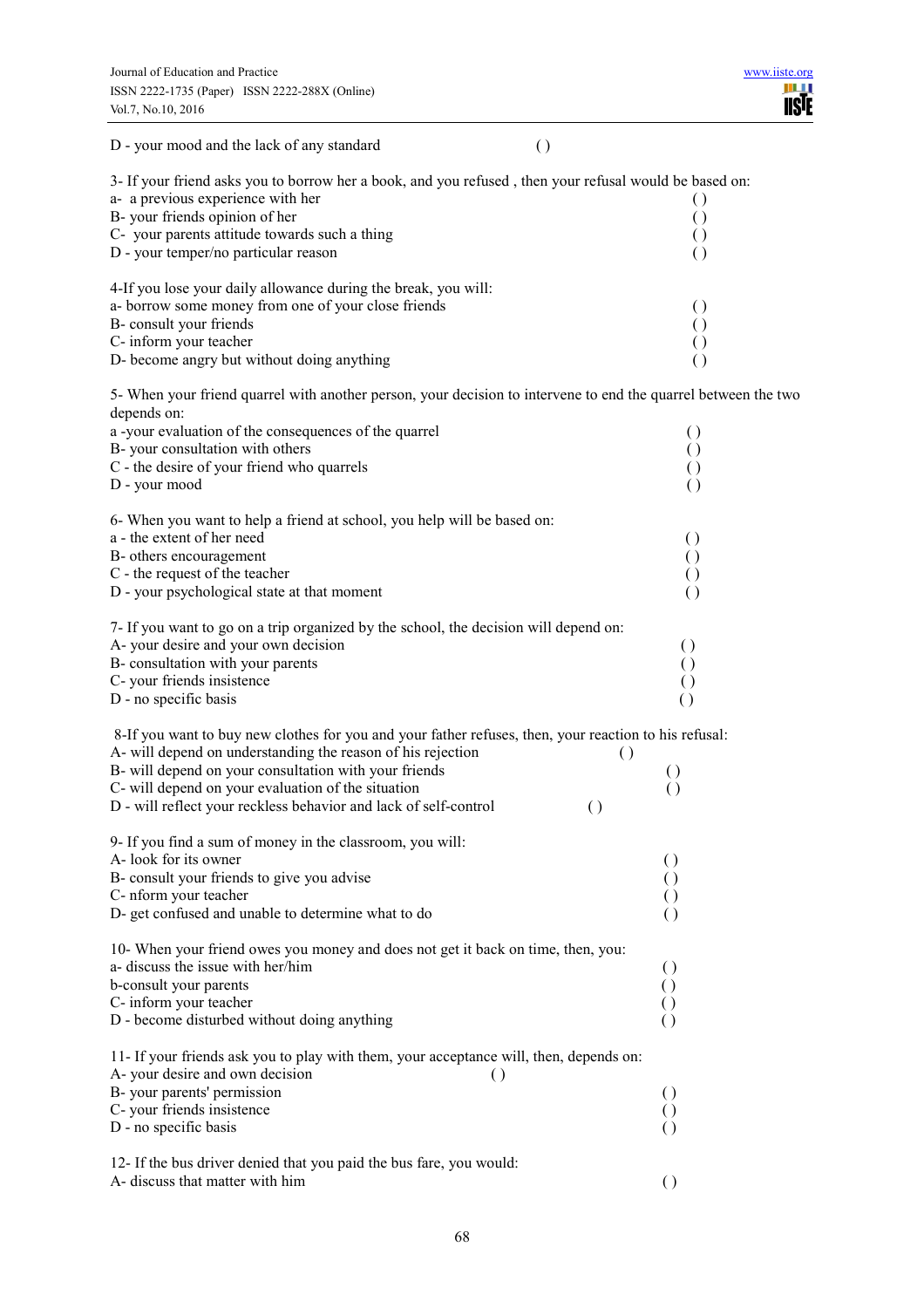| B- consult the passengers<br>C- pay the fare again<br>D - feel disturbed and unable to determine what to do                                                                                                                                                                                                                                               | $\left( \right)$<br>$\left( \ \right)$<br>$\left( \ \right)$                   |
|-----------------------------------------------------------------------------------------------------------------------------------------------------------------------------------------------------------------------------------------------------------------------------------------------------------------------------------------------------------|--------------------------------------------------------------------------------|
| 13- If one of your classmates starts making a noise in the class repeatedly, you will:<br>a- give her/him advise<br>B- consult your friends<br>C- inform your teacher<br>D- feel disturbed and unable to determine what to do                                                                                                                             | $\left( \right)$<br>$\left( \right)$<br>$\left( \right)$<br>$\left( \right)$   |
| 14- If a stranger asked you in a rainy day, to drive you home,, you will:<br>a- refuse his/her request politely<br>B- consult your friends<br>C- accept his request<br>D - feel confused and unable to determine what to do                                                                                                                               | $\left( \right)$<br>$\left( \right)$<br>$\left( \right)$                       |
| 15- If you realized that your father was going through a financial trouble, then, your decision for helping him<br>will be based on:<br>A-your potentials and abilities<br>B- your friends advice<br>C- your parents request<br>D-your feeling and sense of responsibility                                                                                | $\left( \right)$                                                               |
| 16- If your friend asks you to study together for the exam at his house, then, your decision will:<br>A- depend on how much you need to study with her/him<br>B- depend on your consultation with your parents<br>C- depend on your friend insistence<br>D-be based on the fact that not need to think and meditate about it                              | $\left( \right)$<br>$\left( \right)$<br>$\left( \ \right)$                     |
| 17- Your choice of the activities and games that you practice depends on:<br>A-your desire and your own decision<br>B- consultation with your parents<br>C- your friends' desire<br>D- mood and random behavior                                                                                                                                           | $\left( \right)$<br>$\left( \right)$<br>$\left( \right)$<br>$\overline{()}$    |
| 18- If you want to end a relationship with a colleague, your decision will be based on:<br>A-your perception of the extent to which you need to end the relationship<br>B- your friends' advice<br>C- your parents' opinion<br>D-your mood and the absence of any specific reason                                                                         | $\left( \ \right)$<br>$\left( \right)$<br>$\left( \right)$<br>$\left( \right)$ |
| 19- If you realized that a low level student has got a score higher than you in any subject, you will:<br>A- discuss that matter with your teacher and inquire about it<br>B- consult your parents<br>C- react just like your classmates<br>D- feel disturbed without doing anything                                                                      | $\left( \right)$<br>$\left( \right)$                                           |
| 20- When you decide to participate in a debate on a certain issue posed by one of your teachers, this<br>participation will be based on:<br>A- the extent of your knowledge of the subject<br>B- others encouragement to you to participate<br>C- the teacher's request<br>D - your psychological state on that day                                       | $\left( \right)$<br>$\left( \right)$                                           |
| 21- If you noticed that one of the students deliberately ridicule you as a way of provoking you, then, you:<br>A- discuss that matter with him and ask him to stop it<br>$\left( \right)$<br>B- consult your parents<br>$\left( \right)$<br>C- inform your teacher<br>$\left( \ \right)$<br>D - feel disturbed without doing anything<br>$\left( \right)$ |                                                                                |